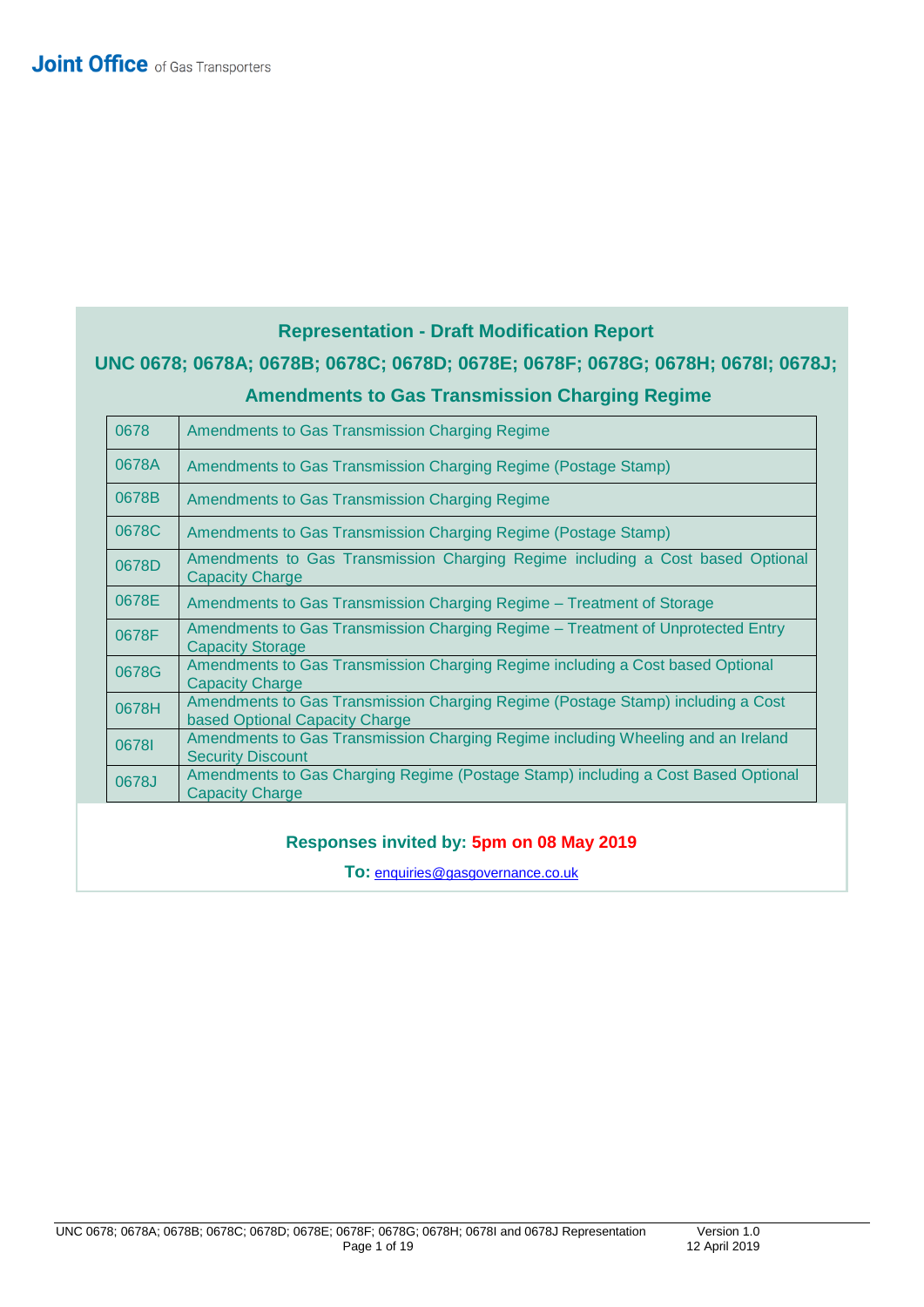| <b>Representative:</b>                                                                                                                                                                                   | Julie Cox                                                                                      |                                                                                                                                                                                                                                                                                                                                                                                                                                                                                                                                                                                                                                                                                                                                                                                                                                                                                                                                                                                                                                                                                                                                                                                                                                                                                                                                                                                                                                                                                                                                                                                                                                          |  |  |  |
|----------------------------------------------------------------------------------------------------------------------------------------------------------------------------------------------------------|------------------------------------------------------------------------------------------------|------------------------------------------------------------------------------------------------------------------------------------------------------------------------------------------------------------------------------------------------------------------------------------------------------------------------------------------------------------------------------------------------------------------------------------------------------------------------------------------------------------------------------------------------------------------------------------------------------------------------------------------------------------------------------------------------------------------------------------------------------------------------------------------------------------------------------------------------------------------------------------------------------------------------------------------------------------------------------------------------------------------------------------------------------------------------------------------------------------------------------------------------------------------------------------------------------------------------------------------------------------------------------------------------------------------------------------------------------------------------------------------------------------------------------------------------------------------------------------------------------------------------------------------------------------------------------------------------------------------------------------------|--|--|--|
| <b>Organisation:</b>                                                                                                                                                                                     | Energy UK                                                                                      |                                                                                                                                                                                                                                                                                                                                                                                                                                                                                                                                                                                                                                                                                                                                                                                                                                                                                                                                                                                                                                                                                                                                                                                                                                                                                                                                                                                                                                                                                                                                                                                                                                          |  |  |  |
| Date of<br><b>Representation:</b>                                                                                                                                                                        | 8 May 2019                                                                                     |                                                                                                                                                                                                                                                                                                                                                                                                                                                                                                                                                                                                                                                                                                                                                                                                                                                                                                                                                                                                                                                                                                                                                                                                                                                                                                                                                                                                                                                                                                                                                                                                                                          |  |  |  |
| <b>Support or oppose</b><br>implementation?<br>(Please note you will be<br>asked for your<br>reasoning further below)                                                                                    | 0678<br>0678A<br>0678B<br>0678C<br>0678D<br>0678E<br>0678F<br>0678G<br>0678H<br>06781<br>0678J | Comments<br>Comments<br>Comments<br>Comments<br>Comments<br>Comments<br>Comments<br>Comments<br>Comments<br>Comments<br>Comments                                                                                                                                                                                                                                                                                                                                                                                                                                                                                                                                                                                                                                                                                                                                                                                                                                                                                                                                                                                                                                                                                                                                                                                                                                                                                                                                                                                                                                                                                                         |  |  |  |
| <b>Expression of</b><br><b>Preference (Please</b><br>note you will be asked<br>for your reasoning<br>further below)<br>Office <sup>1</sup> and the extract below<br>they:<br>action where necessary; and |                                                                                                | Energy UK Members have a broad range of views on the various aspects of these<br>proposals and a number of Members have raised proposals. It is therefore not<br>possible to express a preference for a particular proposal. This response will<br>therefore focus on general themes and some of the key issues Ofgem will need to<br>consider in arriving at its position.<br>We consider that Ofgem should undertake a Regulatory Impact Assessment, as<br>these proposals have various distributional impacts it will be important to assess the<br>impact on consumers and consider a number of trade-offs between various<br>compliance and regulatory issues. We call on Ofgem to be explicit and transparent in<br>how these trade-offs are made. We note the recent report from the National Audit<br>Faced with these challenges and differing views over their effectiveness, it is vital<br>that regulators measure and report transparently their intentions and achievements<br>in meeting their duties towards consumers. This means they need to ensure that<br>• set out clearly their intended consumer outcomes, how they have dealt with<br>competing incentives such as those of consumers and industry stakeholders,<br>and any barriers or constraints they face in delivering their outcomes;<br>• examine whether they are achieving their intended outcomes and take corrective<br>• demonstrate credibly to Parliament and other stakeholders how well they are<br>discharging their duties and addressing the key issues for consumers.<br>This seems very relevant in respect of the 0678 suite of proposals |  |  |  |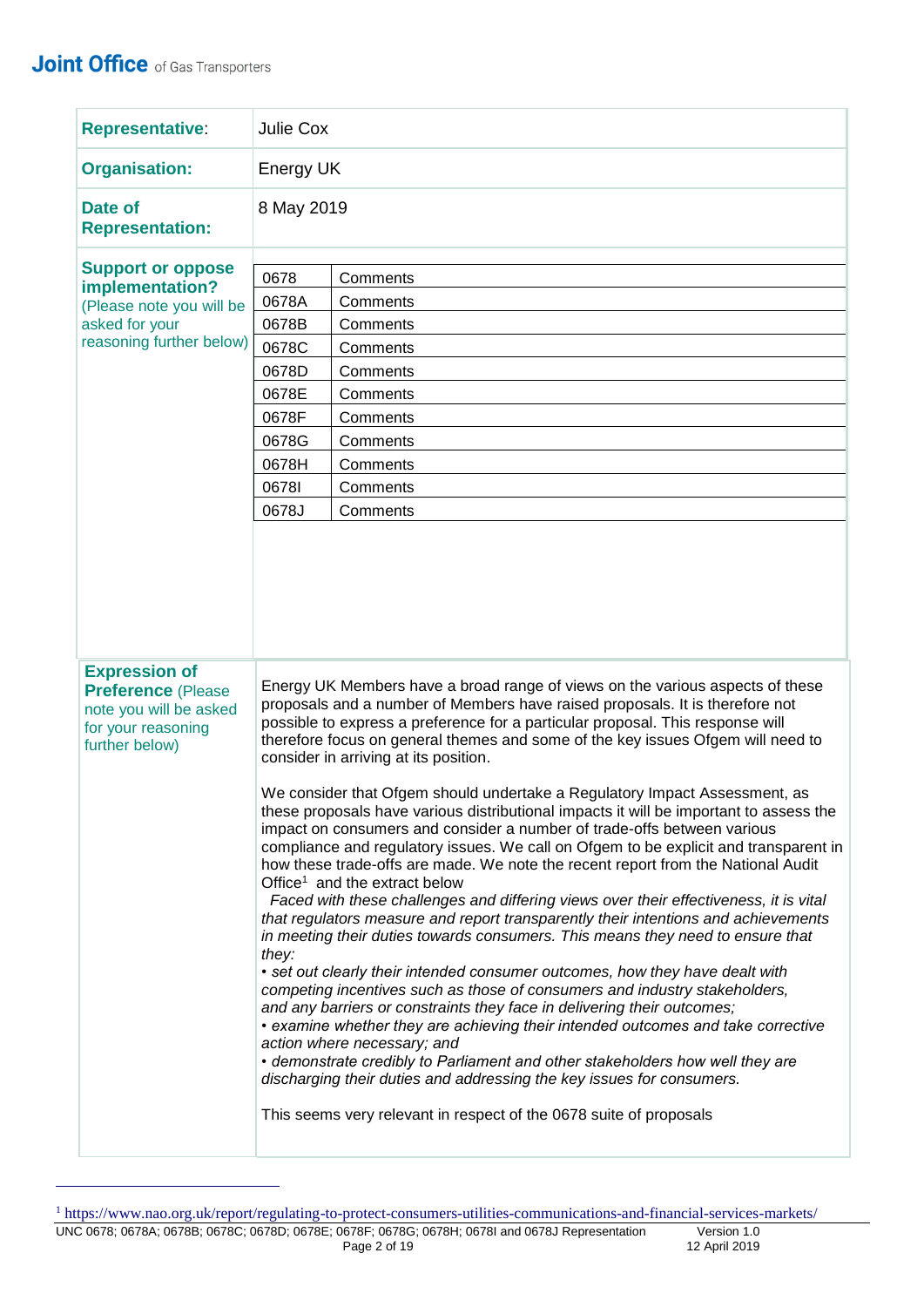| <b>Standard Relevant</b><br><b>Objective:</b> | Energy UK considers that the workgroup report provides a<br>comprehensive summary of the impact on the relevant<br>objectives of each of the proposals. We will not replay those<br>comments here rather try to cover the key points that Ofgem<br>will need to consider. |
|-----------------------------------------------|---------------------------------------------------------------------------------------------------------------------------------------------------------------------------------------------------------------------------------------------------------------------------|
|                                               |                                                                                                                                                                                                                                                                           |
|                                               |                                                                                                                                                                                                                                                                           |
|                                               |                                                                                                                                                                                                                                                                           |
|                                               |                                                                                                                                                                                                                                                                           |
|                                               |                                                                                                                                                                                                                                                                           |
|                                               |                                                                                                                                                                                                                                                                           |
|                                               |                                                                                                                                                                                                                                                                           |
|                                               |                                                                                                                                                                                                                                                                           |
|                                               |                                                                                                                                                                                                                                                                           |
|                                               |                                                                                                                                                                                                                                                                           |
|                                               |                                                                                                                                                                                                                                                                           |
|                                               |                                                                                                                                                                                                                                                                           |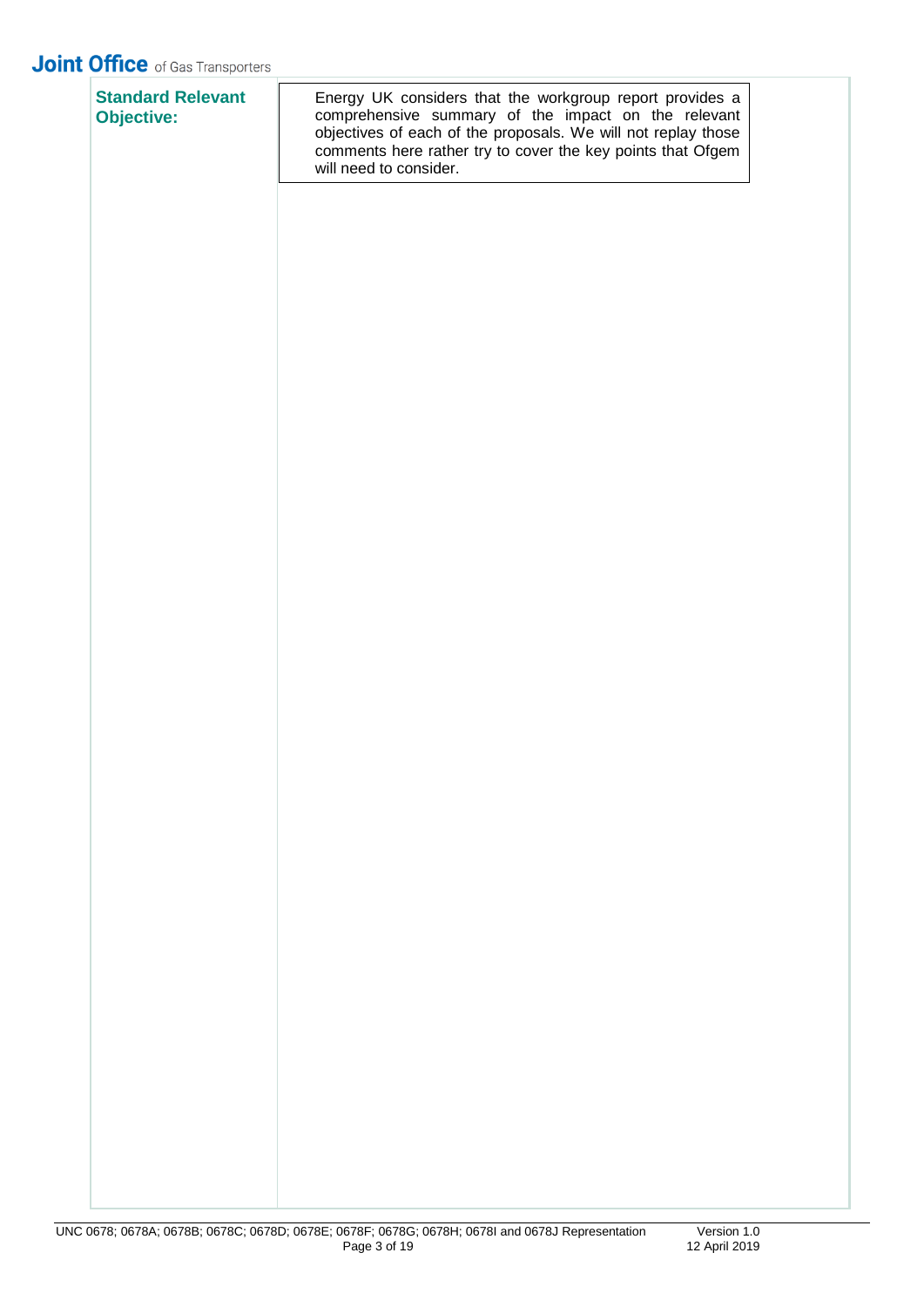| <b>Standard Relevant</b><br><b>Objective</b><br>(continued): | a) | The discussion in the workgroup report focusses on how<br>locational prices may affect operation of the system, the<br>role of an optional tariff avoiding inefficient bypass and the<br>magnitude of the storage discount impacting operation of<br>the system. Ofgem will need to consider the importance of<br>this relevant objective compared to others and assess<br>these issues in the context of impact on consumers.                                                                                                                                                                                                                                                          |  |
|--------------------------------------------------------------|----|-----------------------------------------------------------------------------------------------------------------------------------------------------------------------------------------------------------------------------------------------------------------------------------------------------------------------------------------------------------------------------------------------------------------------------------------------------------------------------------------------------------------------------------------------------------------------------------------------------------------------------------------------------------------------------------------|--|
|                                                              |    | Is operation of the system impacted by locational signals,<br>potential for bypass of the system and the magnitude of<br>storage discounts? To what extent are consumers<br>impacted by these issues?                                                                                                                                                                                                                                                                                                                                                                                                                                                                                   |  |
|                                                              | b) | Again, there are references to locational prices. Ofgem will<br>need to consider the relevance of locational prices to this<br>relevant objective and whether the locational prices<br>established by the proposals are appropriate to have an<br>impact on this objective. Do the locational prices send the<br>correct signals?                                                                                                                                                                                                                                                                                                                                                       |  |
|                                                              | C) | The need to avoid undue preference is the most relevant<br>here. Ofgem will need to consider whether the treatment of<br>existing contracts and the price disparity that arises is<br>consistent with avoiding undue preference and whether<br>the ability to profile new bookings within a quarter is<br>sufficient to offset this.                                                                                                                                                                                                                                                                                                                                                    |  |
|                                                              |    | We refer to this extract from Ofgem's GTCR policy view<br>from November 2015 <sup>2</sup><br>Our view is that floating capacity charges should<br>apply to all contracts from the date of implementation,<br>including those taken out under the current regime.<br>We consider this would avoid market distortions<br>between users buying the same entry point capacity<br>for the same period but paying different charges<br>depending upon the date they entered into the<br>obligation to pay.<br>This clearly acknowledges that distortions are created.                                                                                                                         |  |
|                                                              |    | We also note SSE's QC legal advice which states it would<br>be illegal not to apply a Revenue Recovery Charge to<br><b>Existing Contracts.</b><br>We provide further comment in response to Ofgem<br>question (1).                                                                                                                                                                                                                                                                                                                                                                                                                                                                      |  |
|                                                              | d) | Energy UK considers this to be one of the most important<br>relevant objectives, whilst noting that transmission charges<br>should be benign with regards to competition. This is best<br>achieved by transmission charges being cost reflective.<br>It is not self evident that either the CWD methodology nor<br>the PS methodology establish charges that are cost<br>reflective. The CWD methodology uses the cost drivers of<br>capacity and distance but creates high exit charges at<br>points close to entry points which seems to not reflect the<br>cost of transporting gas over a short distance. Nor is the<br>PS methodology cost reflective as it applies the same price |  |

[https://www.ofgem.gov.uk/sites/default/files/docs/2015/11/gtcr\\_confirmation\\_of\\_policy\\_view\\_and\\_next\\_ste](https://www.ofgem.gov.uk/sites/default/files/docs/2015/11/gtcr_confirmation_of_policy_view_and_next_steps.pdf) [ps.pdf](https://www.ofgem.gov.uk/sites/default/files/docs/2015/11/gtcr_confirmation_of_policy_view_and_next_steps.pdf)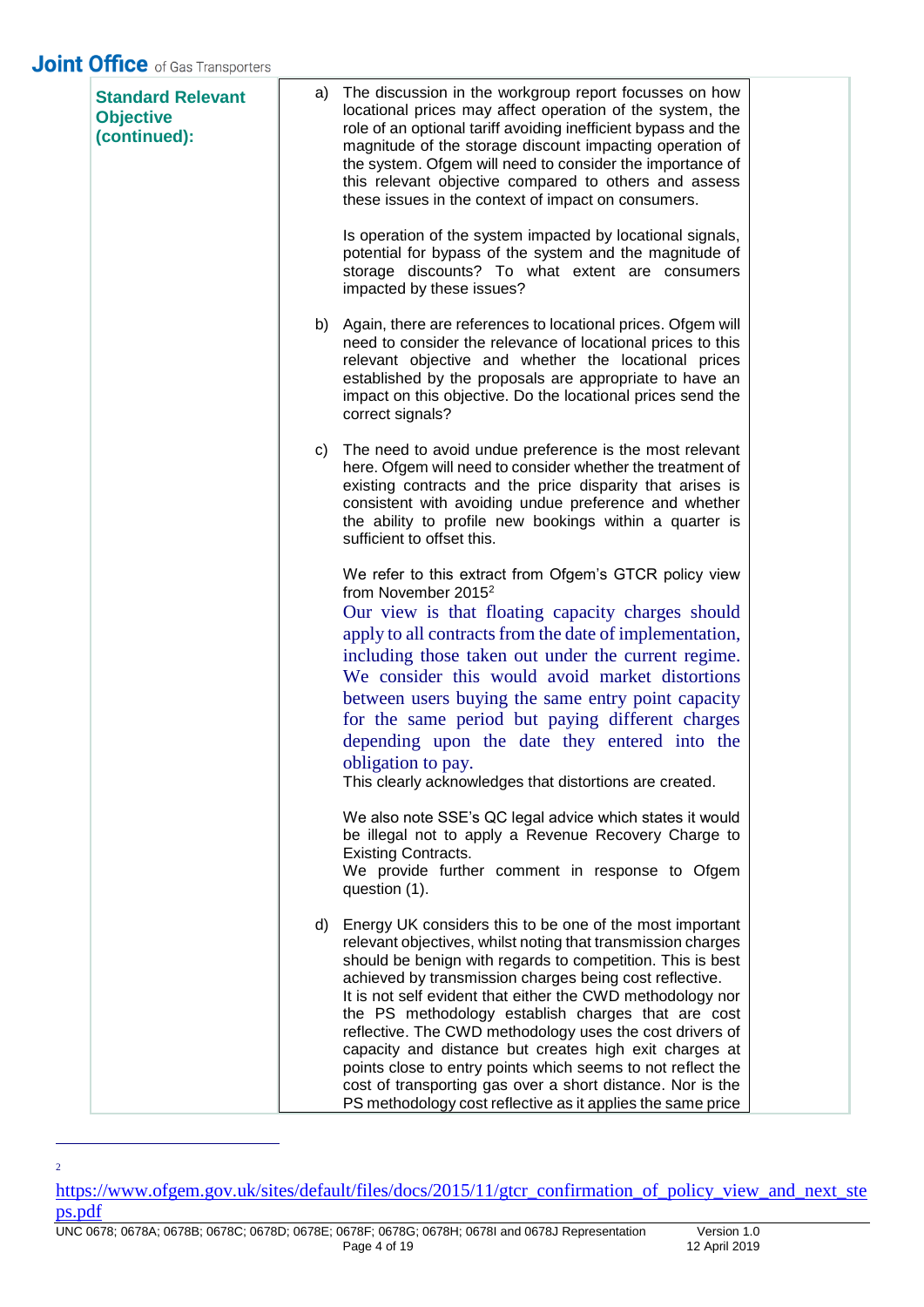| <b>Standard Relevant</b><br><b>Objective</b> | at all points. So cost reflectivity cannot really be used to<br>determine whether CWD or PS is most appropriate.<br>Ofgem will need to consider other factors that impact<br>competition such as price predictability and stability, and<br>the impact entry prices will have on the wholesale price at<br>the NBP as this impacts customer welfare.                                                                                                                                                                                                                                                                                                                                                                                                                  |
|----------------------------------------------|-----------------------------------------------------------------------------------------------------------------------------------------------------------------------------------------------------------------------------------------------------------------------------------------------------------------------------------------------------------------------------------------------------------------------------------------------------------------------------------------------------------------------------------------------------------------------------------------------------------------------------------------------------------------------------------------------------------------------------------------------------------------------|
| (continued):                                 | The Frontier Economics study shared by Energy UK for<br>UNC modification proposal 0621 demonstrated that a<br>uniform charge is less likely to distort competition, as the<br>same charge is paid <sup>3</sup> .                                                                                                                                                                                                                                                                                                                                                                                                                                                                                                                                                      |
|                                              | Other factors include the treatment of Existing Contracts<br>considered in response to Ofgem question (1) and the FCC<br>methodology.                                                                                                                                                                                                                                                                                                                                                                                                                                                                                                                                                                                                                                 |
|                                              | The FCC methodology was produced very late in the<br>workgroup process, yet it is key for the determination of<br>prices. Some proposals include the methodology in the<br>UNC to provide a governance framework that is<br>understood for managing future change. The vast majority<br>of Energy UK members support the methodology being<br>included in the UNC or for there to be better defined<br>governance of it, which may include including it within the<br>UNC at a later date.<br>Energy UK submitted a number of observations on the<br>FCC methodology and data, which have not adequately<br>been addressed (see Appendix 1). This leaves significant<br>uncertainty in the determination of FCC values in the future<br>and could impact competition. |
|                                              | Energy UK considers that all proposals are more<br>g)<br>compliant than the current arrangements. Although<br>whether proposals are fully compliant with all aspects of<br>TAR NC in conjunction with CAM needs further<br>consideration,<br>there is<br>considerable<br>for<br>scope<br>interpretation in some aspects of TAR NC. Avoiding<br>detriment to the GB gas market or customer welfare will an<br>important issue for Ofgem to explore in its regulatory<br>impact assessment.                                                                                                                                                                                                                                                                             |
|                                              | Ofgem may also wish to review the proposals in other<br>Members States, ACER's comments and the Member<br>State's response.                                                                                                                                                                                                                                                                                                                                                                                                                                                                                                                                                                                                                                           |
|                                              | For further comments see response to Ofgem question (5)                                                                                                                                                                                                                                                                                                                                                                                                                                                                                                                                                                                                                                                                                                               |
|                                              |                                                                                                                                                                                                                                                                                                                                                                                                                                                                                                                                                                                                                                                                                                                                                                       |
|                                              |                                                                                                                                                                                                                                                                                                                                                                                                                                                                                                                                                                                                                                                                                                                                                                       |
|                                              |                                                                                                                                                                                                                                                                                                                                                                                                                                                                                                                                                                                                                                                                                                                                                                       |

<sup>&</sup>lt;sup>3</sup> [https://gasgov-mst-files.s3.eu-west-1.amazonaws.com/s3fs-public/ggf/book/2018-06/Representation%20-](https://gasgov-mst-files.s3.eu-west-1.amazonaws.com/s3fs-public/ggf/book/2018-06/Representation%20-%20Energy%20UK%200621.pdf) [%20Energy%20UK%200621.pdf](https://gasgov-mst-files.s3.eu-west-1.amazonaws.com/s3fs-public/ggf/book/2018-06/Representation%20-%20Energy%20UK%200621.pdf)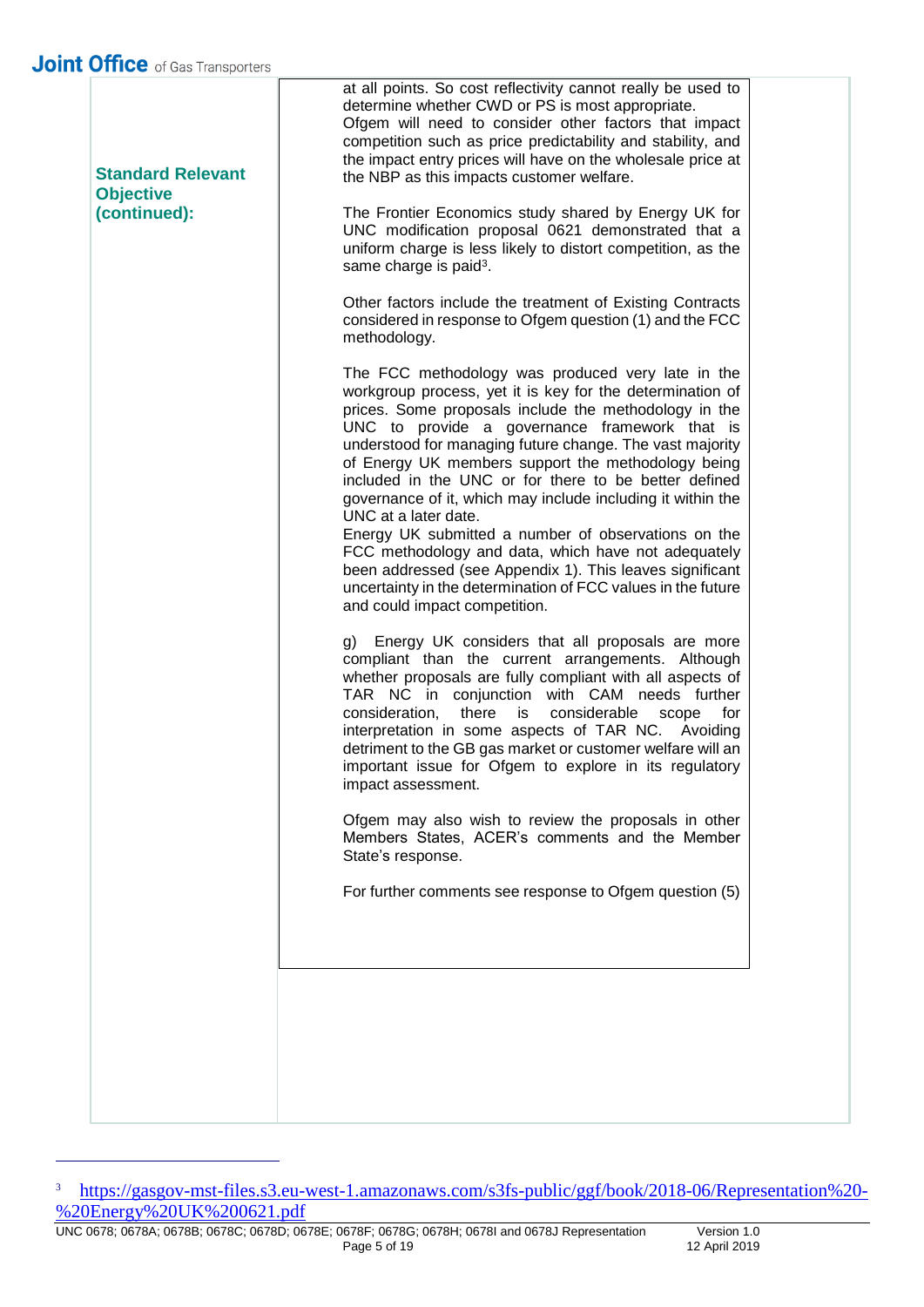| <b>Charging</b><br><b>Methodology</b><br><b>Relevant Objective:</b> | See comments against standard relevant objective (d) with<br>a)<br>respect to cost reflectivity. Energy UK does not consider<br>cost reflectivity to be a key driver in determining the choice<br>of reference price methodology, or a particular proposal.<br>With an appropriate optional charge, the points using that<br>charge could be said to have more cost reflective<br>arrangements than other points.                                                                                                                                                                                                                                                                                                                                                  |  |  |  |
|---------------------------------------------------------------------|--------------------------------------------------------------------------------------------------------------------------------------------------------------------------------------------------------------------------------------------------------------------------------------------------------------------------------------------------------------------------------------------------------------------------------------------------------------------------------------------------------------------------------------------------------------------------------------------------------------------------------------------------------------------------------------------------------------------------------------------------------------------|--|--|--|
|                                                                     | aa) An issue here is the setting of multipliers to 1 which<br>removes the differentiation between long term and short-term<br>purchases, something that Ofgem had previously been<br>opposed to, in the GCM 19 decision <sup>4</sup> .                                                                                                                                                                                                                                                                                                                                                                                                                                                                                                                             |  |  |  |
|                                                                     | Reflecting the fact that the SRMC of daily entry capacity<br>is relatively low, Ofgem considers it appropriate that the<br>reserve price for such capacity is lower than the reserve<br>price for longer term capacity i.e. the Long Run Marginal<br>Cost (LRMC). GCM19 would move further away from<br>this position by basing the daily entry capacity auction<br>reserve prices on the LRMC. We consider that the setting<br>of artificial barriers such as a floor price which was higher<br>than the SRMC would have an adverse impact on<br>competition. Ofgem therefore does not agree that the<br>current arrangements give undue preference to those<br>booking capacity in the short-term.<br>However, we note that all proposals include this provision |  |  |  |
|                                                                     | Other issues in this regard relate to the retention of locational<br>prices or a postage stamp approach, Energy UK members'<br>view are divided on this issue. Ofgem will need to consider<br>which approach overall best protects customer interests.                                                                                                                                                                                                                                                                                                                                                                                                                                                                                                             |  |  |  |
|                                                                     | c) See comments against standard relevant objective (d)                                                                                                                                                                                                                                                                                                                                                                                                                                                                                                                                                                                                                                                                                                            |  |  |  |
|                                                                     | e) See comments against standard relevant objective (d)                                                                                                                                                                                                                                                                                                                                                                                                                                                                                                                                                                                                                                                                                                            |  |  |  |
|                                                                     |                                                                                                                                                                                                                                                                                                                                                                                                                                                                                                                                                                                                                                                                                                                                                                    |  |  |  |
|                                                                     |                                                                                                                                                                                                                                                                                                                                                                                                                                                                                                                                                                                                                                                                                                                                                                    |  |  |  |
|                                                                     |                                                                                                                                                                                                                                                                                                                                                                                                                                                                                                                                                                                                                                                                                                                                                                    |  |  |  |
|                                                                     |                                                                                                                                                                                                                                                                                                                                                                                                                                                                                                                                                                                                                                                                                                                                                                    |  |  |  |

<sup>4</sup> https://www.ofgem.gov.uk/sites/default/files/docs/2010/08/gcm019\_decision\_signed\_0.pdf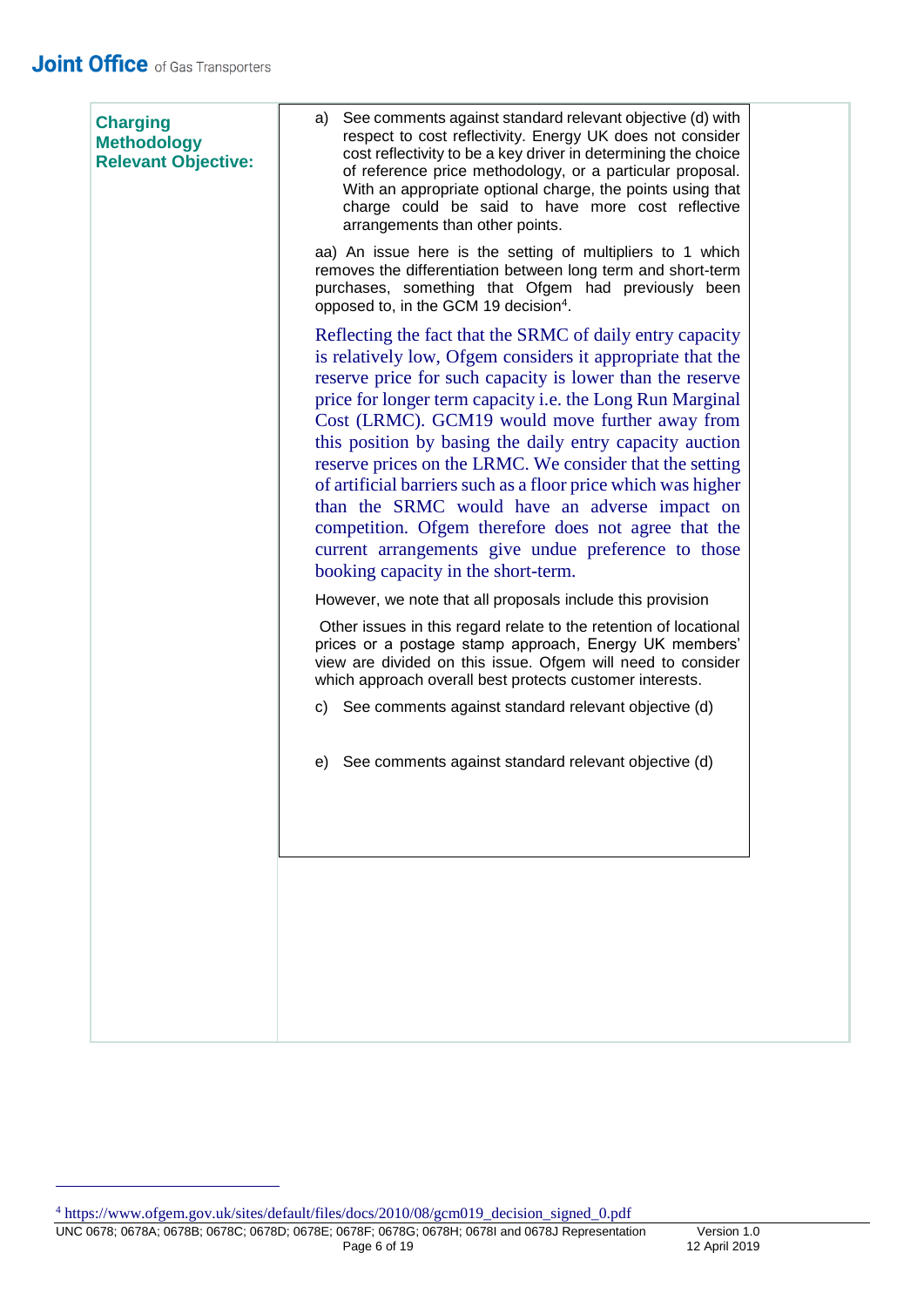**Implementation:** *What lead-time do you* **wish** *to see prior to implementation and why? Please specify which Modification if you are highlighting any issues.*

Energy UK members agree that the effective date if any of the proposals is implemented should be 1<sup>st</sup> October. This is supported by SSE's QC legal advice.

Adequate notice between any decision to the effective date should be provided to ensure the notification timescales are not shortened. Consideration should also be given to the storage year which starts on 1 May as well as the gas capacity year from October.

Consideration should also be given to how K factors and the start of the RIIO T2 period may affect charges so that significant step changes which are subsequently reversed can be avoided.

**Impacts and Costs:** *What analysis, development and ongoing costs would you face?*

As a trade association - none

**Legal Text:** *Are you satisfied that the Legal Text will deliver the intent of the Solutions for each Modification? Please specify which Modification if you are highlighting any issues.*

Energy UK has not reviewed the detailed legal text for all proposals, however comments were provided during the workgroup process, these are included here where they do not seem to have been addressed. With respect to the legal text for 0678 and where these clauses are present for other proposals

Annex B 2.1.3 (d) says to scale but does not detail how

Annex B 2.4 says the reference price is a daily price but the mod on page 16 says it is an annual price, there is some inconsistency in parts of the mod proposals about the use of reserve price and reference price.

Annex B 1.6 introduces a formula for profiling factors that goes beyond the description provided ion the proposals

Annex B 1.6 the term  $F_N$  seems to be a monthly term with no aggregation for the number of months

Annex B 2.4.4 provides detail of how scaling factors are determined beyond what is included in the proposals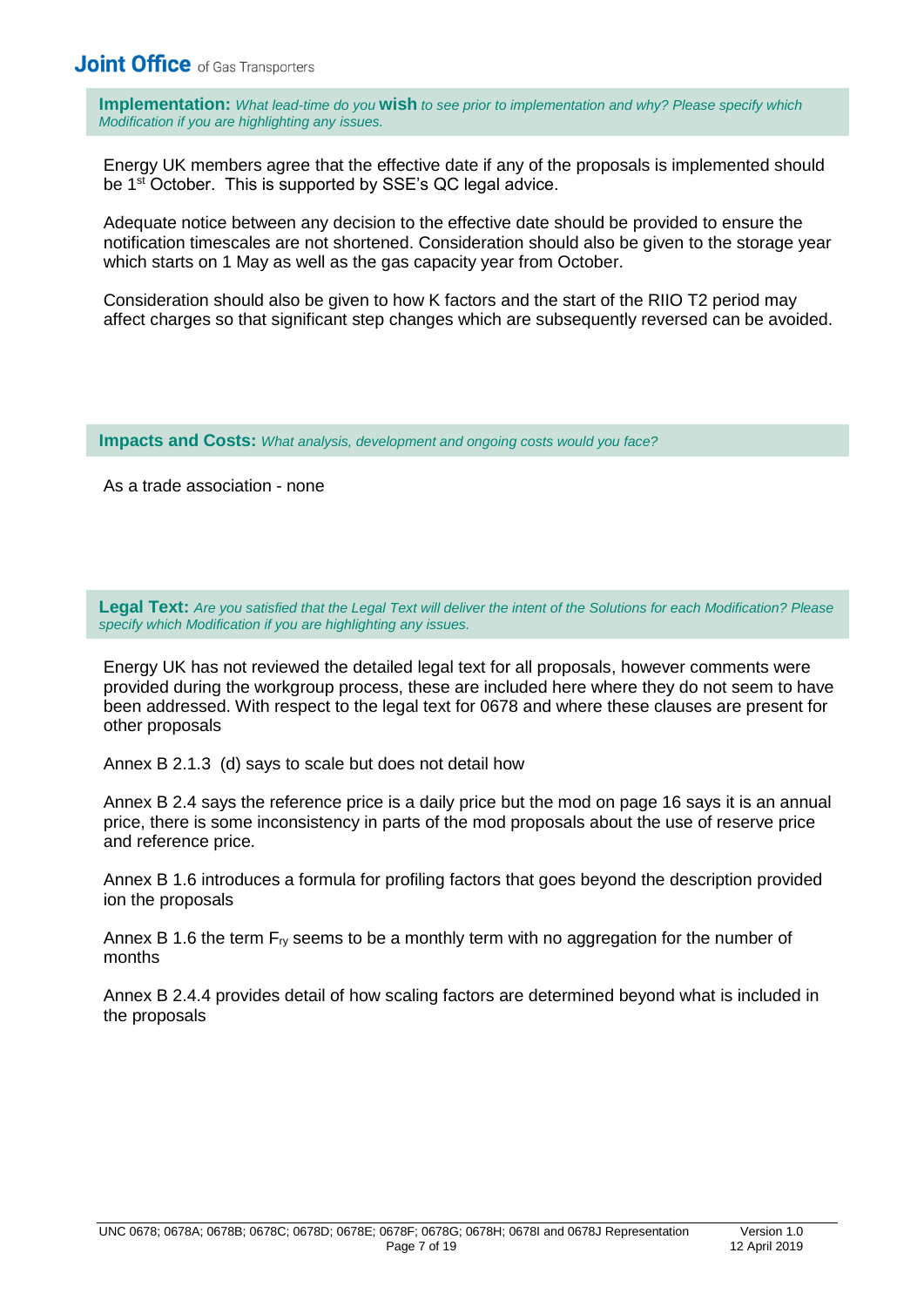#### **Please provide below any additional analysis or information to support your representation**

Energy UK would like to make the following observations regarding the 0678 development process. The original 0678 proposal raised by National Grid was granted urgent status on 25 January but with a defined series of workgroup meetings, this is highly unusual. The first meeting took place at short notice on 29 January. This was an intense schedule to achieve the deadline set for the issue of the workgroup report to consultation on 8 March.

The schedule did not anticipate numerous alternative proposals being raised; additional workgroup meetings were added to try to ensure that the deadline for completing the workgroup report was achieved. At this time there was very little time between meetings for stakeholders, including National Grid to undertake analysis or refine proposals.

Ofgem issued a letter extending the timetable on  $8<sup>th</sup>$  March, providing for a hiatus in meetings to allow National Grid and proposers to complete a number of tasks by 15<sup>th</sup> and 21<sup>st</sup> March. Most of these deliverables were met, apart from the FCC methodology, which was found to contain errors and left many queries unanswered, and the existing contract price impact analysis which was issued less than 2 days before the last workgroup meeting. Both these issues had been discussed at length through the process but the delays and limited time to undertake analysis of prices (the FCC methodology and values are fundamental to the analysis work) and to consider the Baringa report caused much frustration.

With respect to both these issues modifications may have been amended to address the points had more time been available, a non-urgent process would likely have sought an extension.

The reason to flag these issues is so that we might learn from this experience and inform the code governance review. Through the huge efforts of the Joint Office and stakeholders the workgroup report was substantially better than that for 0621 but there clearly remains significant analysis and assessment to be carried out by Ofgem's Impact Assessment.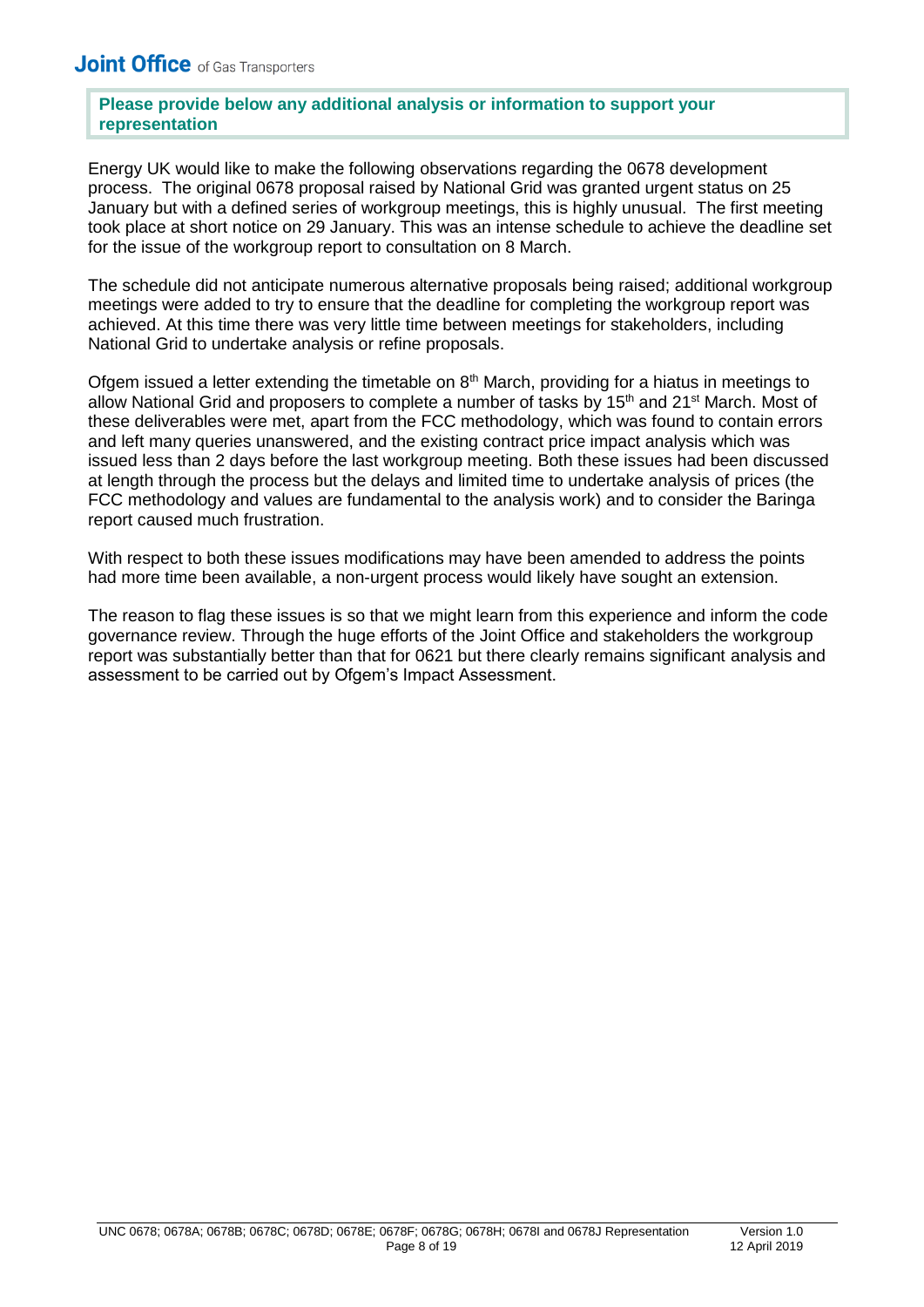#### **Consultation Questions Requested by the Authority**

The Authority has requested that the following questions be considered by Respondents when writing their responses.

#### **1. What impact, if any, do you think tariff differentials between existing and new contracts will have on users booking behaviour?**

Firstly, it is useful to consider the magnitude of the issue. Existing contracts remain a feature of the regime until the early 2030's, with booked quantities only falling away significantly beyond 2027. This effectively creates a transition period in excess of 10 years during which time all entry capacity will not be treated equally. As this issue only applies to entry capacity there are clear implications for GB supply and wholesale gas prices. Decisions regarding transmission charging have the potential to impact the GB gas market over the next decade.

The chart below shows the disparity in the quantity of existing capacity and the revenue it recovers. In 19/20 this implies that the remaining 83% of entry allowed revenue will need to be recovered from 32% of the FCC volume. This leads to the average price for newly purchased beach capacity being approximately 10x that of the average existing contract price<sup>5</sup>.



Note: data beyond 2021 assumes flat revenue and FCC values, data is not presented beyond 24/25 due to these uncertainties.

This does not convey the full picture however Figure 2 in the Baringa report<sup>6</sup> analysis provides a breakdown of existing contract price and CWD / PS prices by entry point. This report was only

 $\overline{1}$ 

 $5 \frac{\text{http://www.gasgovernance.co.uk/0678/Analysis}}{\text{http://www.gasgovernance.co.uk/0678/Analysis}}$  see analysis by Vermillion published on 4 March

<sup>6</sup> <http://www.gasgovernance.co.uk/0678/Analysis> Baringa report published 8 April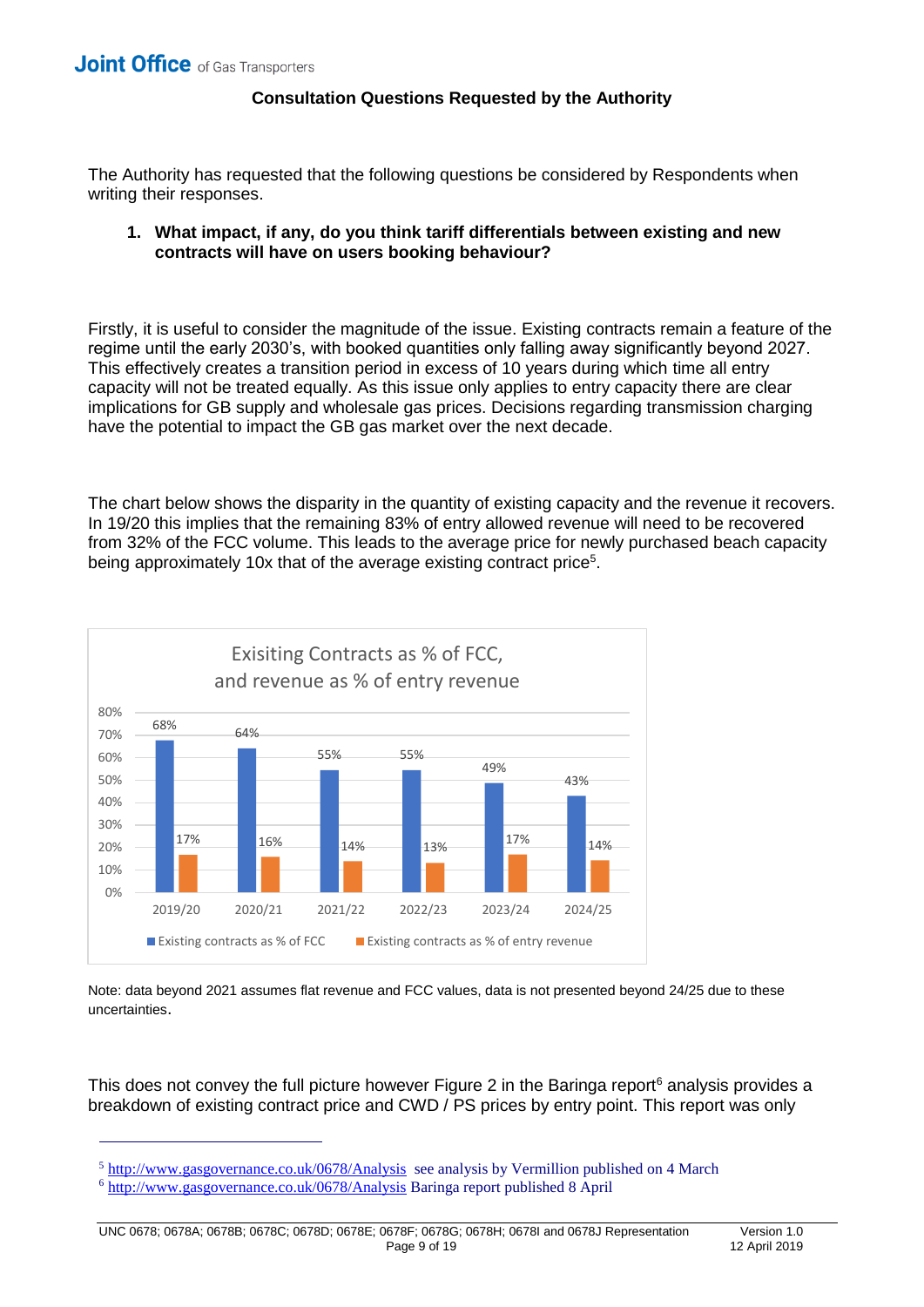made available less than two days before the workgroup report was finalised, although Ofgem had requested in its letter<sup>7</sup> for the information to be provided to Workgroup in time to be considered through the full duration of the extended timeline. This analysis therefore received insufficient review and discussion. It is not clear whether the scope of the analysis meets Ofgem's expectations. It is useful to consider this in conjunction with Chart 3 in National Grid's summary note<sup>89</sup>. This shows that the main points where flows exceeded existing contract bookings in 17/18 were Bacton IP, Bacton UKCS, St Fergus and Teesside. The difference here between the existing contract price and the CWD / PS price is roughly x3-4 apart from St Fergus where the factor is close to 1 for PS and slightly less than 2 for CWD. These numbers are much less than the headline value of x10 above but are still significant and may affect decisions to flow particularly at Bacton IP and St Fergus where gas may have the option of flowing to other markets.

Returning to the original question, this is not simple to answer in isolation as there are many factors at play, including;

- Contractual obligations
- Price of new capacity
- Capacity availability
- Whether parties may prefer to trade at NBP or TTF
- To what extent costs can be passed on
- The development of secondary trading in entry capacity  $-$  this is currently fairly limited with no standard terms. Noting that once traded entry capacity loses its existing contract status and becomes liable for revenue recovery charges (except storage capacity in 0678C,E,F). Although in some circumstances it may still be cheaper to buy traded capacity with top-up charge than new capacity.

It can however be said with some confidence that shippers will respond to commercial drivers in the market within the contractual constraints they face.

The considerations above will also evolve over time as the volume of existing contracts reduces; for example, Easington is not mentioned above as flows roughly match existing contract bookings, so flow decisions may not be impacted by the new capacity price. However, when existing capacity bookings at Easington decline (bookings reduce gradually through to 2028) flow decisions may well be influenced by the new capacity price, noting here the price differential between existing bookings and new is around 10 for CWD and 15 for PS. Gas arriving at Easington provides a substantial fraction of GB gas demand but is also physically able to flow to continental Europe, if netback prices are attractive.

 $\overline{1}$ 

<sup>7</sup> [https://www.ofgem.gov.uk/publications-and-updates/unc0678-amendments-gas-transmission-charging-regime](https://www.ofgem.gov.uk/publications-and-updates/unc0678-amendments-gas-transmission-charging-regime-timetable-extension-unc678)[timetable-extension-unc678](https://www.ofgem.gov.uk/publications-and-updates/unc0678-amendments-gas-transmission-charging-regime-timetable-extension-unc678)

<sup>&</sup>lt;sup>8</sup> <http://www.gasgovernance.co.uk/0678/Analysis> Existing contracts summary note 8<sup>th</sup> April

<sup>&</sup>lt;sup>9</sup> Baringa report Figure 12 shows that over booking in 2021/22 is mostly limited to storage and LNG entry points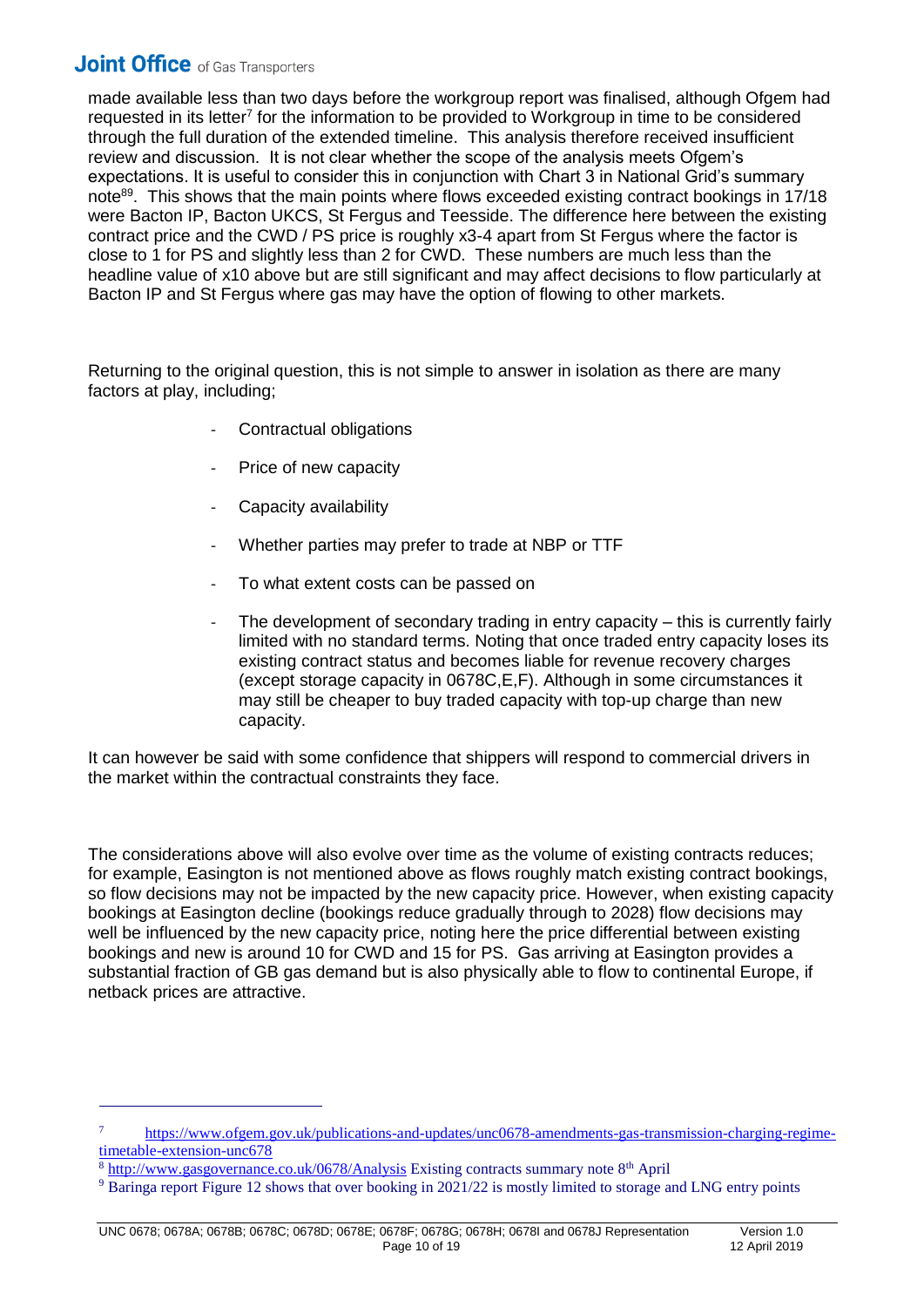It therefore remains a concern to Energy UK that the analysis was produced so late in the process when the issues have been flagged extensively during the mod 0621 process, too late for proposers to consider amending their proposals, particularly as National Grid chose not to, if it had, others would have followed. We understand and acknowledge the Baringa report identifies that there are multiple influences on the wholesale price and hence customer welfare. Essentially it is not easy to disentangle the factors affecting the NBP price. However, the competitive advantage for existing contract holders with lower tariffs is acknowledged, it is likely that the sale of new entry capacity, as the marginal price, will be a contributor to setting the NBP price, and consequently electricity prices. We would argue that where there is a difference between market factors driving prices and regulated transmission tariffs creating a distortion, the latter should be avoided by all means possible. This advantage comes from the TAR NC code providing reserve price protection for existing contract holders and GB changing its charging regime to achieve compliance with other aspects of TAR NC, particularly the focus on capacity-based charging. Even so whilst compliance with Article 35 must be achieved, it seems somewhat remiss not to try and address this competitive distortion by consideration of decisions which are within the scope of the GB arrangements, recognising that the specific mature of the historical capacity and charging regime in GB can lead to unintended consequences in the transition.

Baringa considered a number of options to reduce the price differential. National Grid commented that these may be considered in the future. With the greatest distortion being from the implementation of any 0678 variant we consider this should be addressed **now**. The only proposals that go some way to address this are 0678C,E,F,G,H by applying revenue recovery charges on existing contracts (apart from storage) but with the revenue recovery charge expected to be small the impact will also be small. However, the magnitude of the revenue recovery charge is unknown and depends on National Grid's forecast error, giving rise to uncertainty in transportation charges. If the revenue recovery charge were to be negative then the impact could be perverse.

Baringa does not seem to have considered in any detail an option of retaining the existing capacity, volume and revenue in the RPM for the determination of reference prices. This reduces the price differential but creates an under-recovery which will decrease over time as existing contracts expire. The under recovery could then be recovered from all flows (exempting storage) as a commodity charge which is provided for in TAR NC Article 4. Such an approach may also reduce a significant step change in DN revenue and hence effectively create a phased approach for DN connected customers including domestics. With an increasing capacity charge and reducing commodity charge proportion over time. However, we note that Ofgem in its 0621decision letter favoured capacity-based charges, but whether this is best for customer welfare remains unclear and must be addressed in a regulatory impact assessment.

Baringa also suggested other mitigating measures, including a change to the entry / exit split, this is also worthy of further consideration as the impact on NBP prices of the cost of new entry capacity may be reduced. We reiterate our concern that this issue needs to be addressed before implementation of these charging reforms.

#### **2. What date should the changes proposed by the modifications become effective and why?**

1 October 2020, or a 1 October date after that.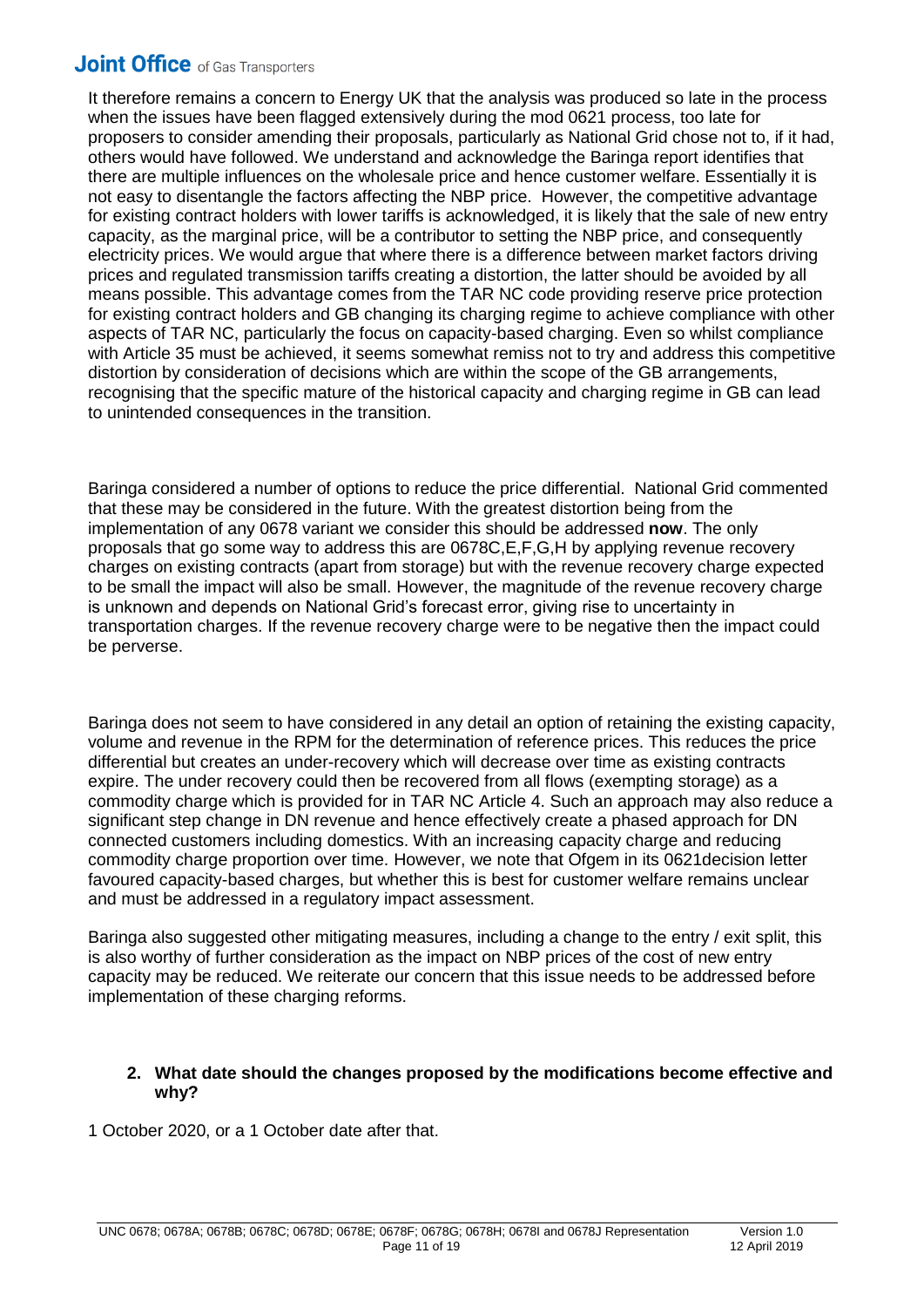1 October 2019 is not achievable unless Ofgem makes a decision within a few days of receiving the final modification report, and does not undertake an impact assessment nor carry out its consultation obligations under Articles 26,27 and 28 of TAR NC.

Given the notification timescales any dates other than 1 October may not be compliant for the reasons set out in SSE's QC legal advice<sup>10</sup>. Any mid-year implementation dates would also impact trading positions already established and customer contracts which may span several years. If Ofgem wishes to consider a mid-year implementation date we would suggest it issues a request for information of the impacts as it did during its consideration of UNC Modification Proposal 0636.

Consideration also needs to be given to step changes that may occur as we move into RIIO T2 and the impact of K factors.

#### **3. The proposals have different specific capacity discounts for storage sites. What level of storage discount do you consider is appropriate and can you provide clear justification if the discount is greater than 50%?**

The 0678 proposals include a storage discount of 50% or 80%, for the purposes of TAR NC both are compliant being at least 50%. For the proposals which contain an 80% discount additional justification has been provided, given the material impact on storage facilities, which seems reasonable given the value of storage to the market and its role in security of supply. Ofgem should consider whether the cost increase of 1-2% for other capacity is justified and represents good value for money. Also whether this is the most appropriate means to provide support for storage, whether 80% is sufficient and whether some facilities may benefit more than others.

The material impact on storage facilities arise as they are currently exempt from commodity charges and utilise off- peak exit capacity, but the proposals price off-peak capacity at almost firm levels and removes the TO commodity charges with the revenue incorporated in capacity charges, from which storage facilities are not exempt.

Many gas generation sites, face a similar impact in the charges they face, but Ofgem does not seek views on the impact on these sites. Many generators use off-peak capacity and a good proportion are located close to entry points so they can also utilise the shorthaul charge. Ofgem's 0621 decision letter<sup>11</sup> noted the following:

*We estimate that over 75% of transmission-connected power stations would face a decrease in tariffs compared to the status quo*,

Even when additional information from the consultants was published, it was not clear how they had arrived at this conclusion. We believe this is flawed and can only assume that the use of offpeak capacity and shorthaul arrangements was ignored in some idealised analysis. We note that

 $\overline{a}$ 

 $\frac{10 \text{ http://www.gasgovernance.co.uk/0678}}{11 \text{ http://www.gasgovernance.co.uk/0678}}$  published on 6 March 2019

<sup>11</sup> [https://gasgov-mst-files.s3.eu-west-1.amazonaws.com/s3fs-public/ggf/page/2018-](https://gasgov-mst-files.s3.eu-west-1.amazonaws.com/s3fs-public/ggf/page/2018-12/Ofgem%20Decision%20Letter%200621.pdf) [12/Ofgem%20Decision%20Letter%200621.pdf](https://gasgov-mst-files.s3.eu-west-1.amazonaws.com/s3fs-public/ggf/page/2018-12/Ofgem%20Decision%20Letter%200621.pdf)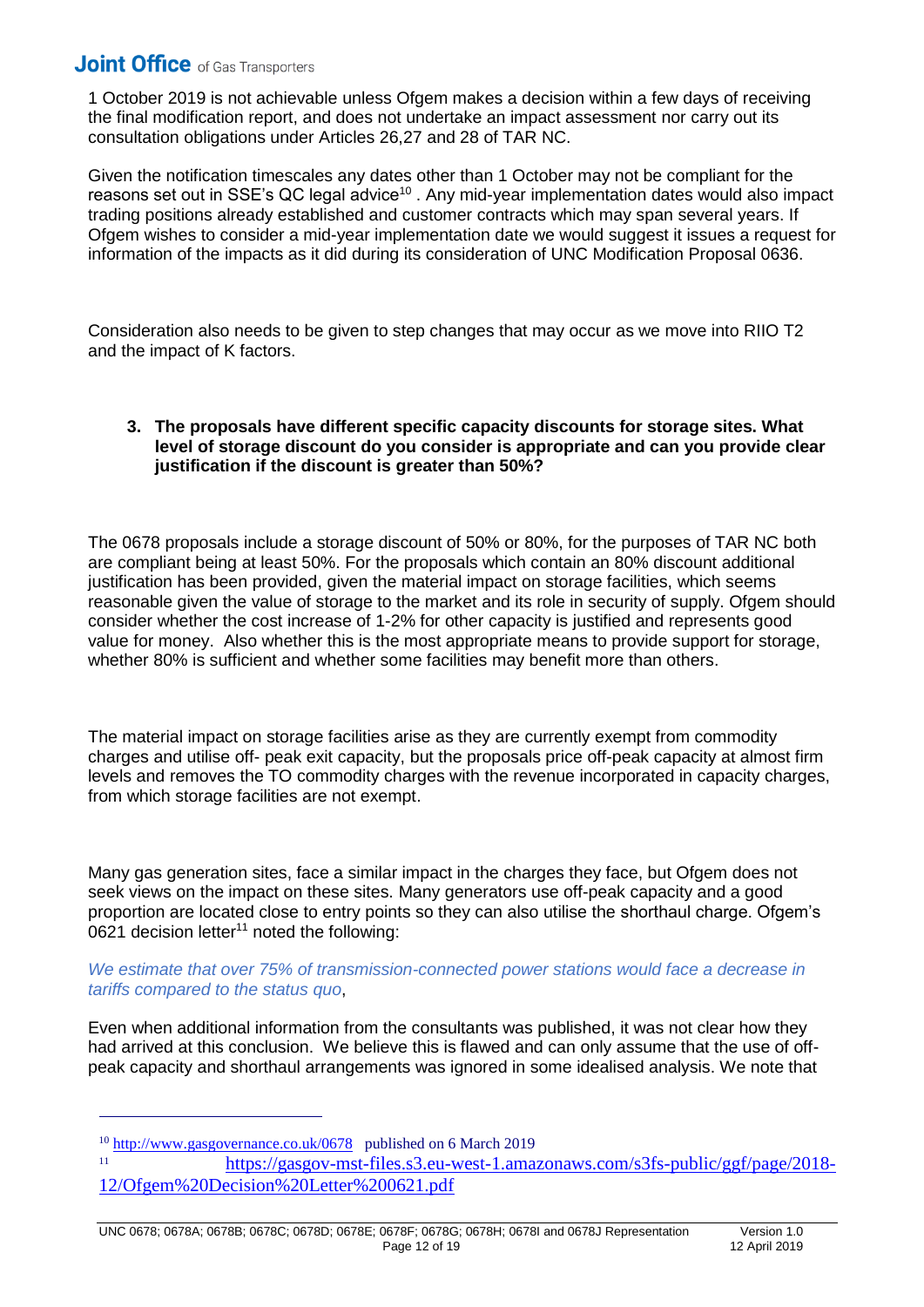$\overline{1}$ 

information on off-peak capacity bookings is publicly available from NG's data explorer, therefore the status quo position is clear (around 50% of all gas generation exit capacity is booked as offpeak). Ofgem must consider the impact on competition as to how the charging proposals affect gas fired generators, in particular Ofgem must ensure that the baseline starting point is the current arrangements at a level of detail that considers off-peak capacity utilisation and use of shorthaul. Failure to do so will not only provide misleading conclusions but also skew the impacts on other customers and electricity prices.

#### **4. Can you provide reasons why an NTS Optional Charge is or is not justified? If you consider an NTS Optional Charge is justified, which proposal do you prefer and why is it compliant with TAR NC?**

The NTS Optional Charge has been a feature of the gas transmission charging regime for over 20 years. It was introduced to disincentivise the development of private pipelines for routes already served or which could readily be served by the transmission system. Such private pipelines would reduce revenue to National Grid whilst providing commercial benefits to the connected parties, the optional charge was introduced to offset these commercial benefits and avoid unnecessary investment in what may be duplicate pipelines, therefore avoiding inefficiency and disbenefits to end users.

These principles remain robust today, so an appropriate optional charge seems justified.

Whilst the optional charge formula was designed to be cost reflective other aspects of the regime have changed which led to it being a favourable option over longer distances than originally intended. It is therefore appropriate to update the arrangements and to ensure the arrangements are compliant with TAR NC.

A number of proposals include the provision for an optional charge, whilst there is also a review group 0679R considering optional charge options. If a 1 October 2020 Effective date is chosen for any proposal then we consider there may be sufficient time for 0670R to progress work on an optional charge for implementation on the same date. So, this should not preclude 0678 variants that do not include an optional charge being progressed, although early clarity on this issue is preferred. We are however concerned that separating the consideration of an optional charge from the main 0678 proposals may lead to an optional charge solution not being progressed at all, Ofgem did comment in its UNC modification proposal 0636 decision letter<sup>12</sup> that:

*Given the wider scale reform currently under consideration, we think that the OCC should not be*  looked at in isolation, but should be considered holistically in the context of the wider charging *landscape*

Ofgem will therefore need to consider this very carefully in its decision on the proposals and any additional directions that it makes in this regard.

Two main mechanisms are proposed for an optional charge, one derived from the CWD methodology, the other updates the existing formula and establishes this as a capacity-based charge, the wheeling charge is really a special case of the latter where the distance  $= 0 \text{ km}$ .

<sup>12</sup> [https://gasgov-mst-files.s3.eu-west-1.amazonaws.com/s3fs-public/ggf/book/2018-](https://gasgov-mst-files.s3.eu-west-1.amazonaws.com/s3fs-public/ggf/book/2018-07/Ofgem%20Authority%20Decision%20Letter%20UNC0636%20310718%20D.pdf) [07/Ofgem%20Authority%20Decision%20Letter%20UNC0636%20310718%20D.pdf](https://gasgov-mst-files.s3.eu-west-1.amazonaws.com/s3fs-public/ggf/book/2018-07/Ofgem%20Authority%20Decision%20Letter%20UNC0636%20310718%20D.pdf)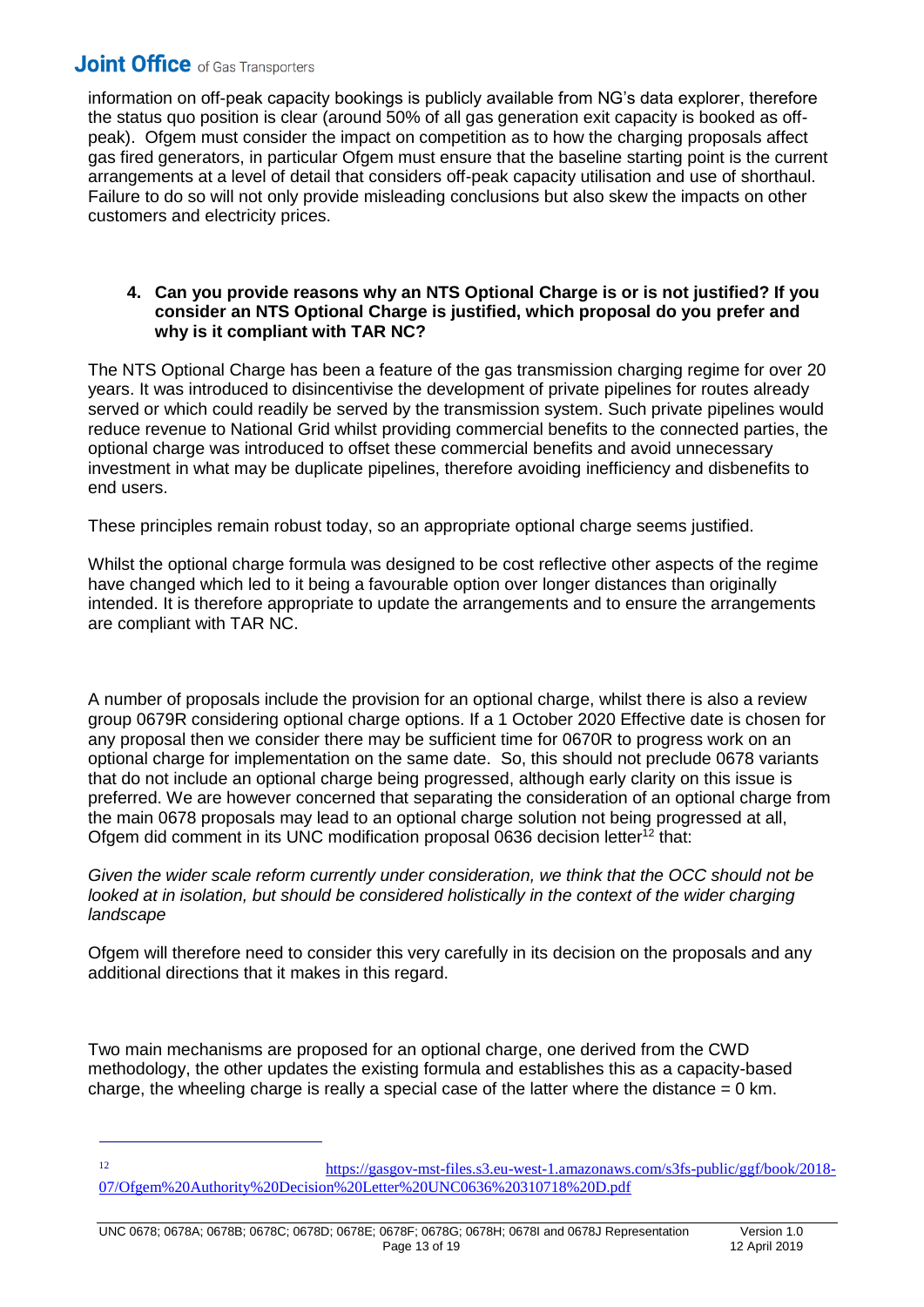$\overline{a}$ 

These proposals all provide for the optional charge to be capacity based and provide the same arrangements at IPs and non-IPs thereby addressing two of the issues in Ofgem's rejection letter of UNC proposal 0621<sup>13</sup>. Ofgem was also concerned about the cost reflectivity of the proposals included in the 0621 modifications. Cost reflectivity as a concept has been discussed extensively during the 0678 workgroup meetings, as it is not explicitly defined workgroup considered that it was difficult to assess the proposals against this relevant objective.

We offer some observations in this regard:

- The CWD methodology creates high exit charges at points close to entry points, this perverse outcome is offset to some extent by the optional charge, enhancing the cost reflectivity of these proposals.
- ⚫ 0678B establishes an optional charge using the parameters within the CWD methodology and at the highest level uses the parameters of capacity and distance which TAR NC considers lead to cost reflective charges. This approach also provides for greater transparency than other approaches.
- ⚫ Proposals based on updating the existing formula use cost-based inputs so the charge is expected to be cost reflective overall and so could be more cost reflective than other aspects of the proposals.

Energy UK undertook some simple analysis on the revenue that could be obtained from just three offtake points that are very close to entry points <10km. These represent points that could consider building a private pipeline from the entry point.

|                    | <b>CWD</b>  | FCC 19/20     |                 |                    | <b>CWD</b>    |                 |
|--------------------|-------------|---------------|-----------------|--------------------|---------------|-----------------|
| <b>NTS Offtake</b> | 19/20 price | as at 20/3/19 | Capacity cost £ | Linked Entry point | $19/20$ price | capacity cost £ |
| Grain              | 0.0167      | 48,815,174    | 2,976,865       | Isle of Grain      | 0.0316        | 5,629,692       |
| Peterhead          | 0.0254      | 73,267,750    | 6,792,653       | <b>St Fergus</b>   | 0.0601        | 16,070,691      |
| Pembroke           | 0.0209      | 121,200,000   | 9,255,627       | Milford Haven      | 0.0470        | 20,791,136      |
|                    |             |               |                 |                    |               |                 |
|                    |             | Total         | 19,025,145      |                    | Total         | 42,491,519      |

Using the 19/20 CWD prices and FCC values this gives a total of £61.5M or 9% of Transmission Services allowed revenue for that year (non-transmission services revenue is not considered). If these three sites built private pipelines and took no gas from the NTS then this revenue would need to be recovered from other capacity holders, leading to an increase in charges for all capacity. An optional charge for these sites would mean that some revenue is collected or flows to

<sup>13</sup> [https://www.ofgem.gov.uk/publications-and-updates/uniform-network-code-unc-621abcdefhjkl-amendments-gas](https://www.ofgem.gov.uk/publications-and-updates/uniform-network-code-unc-621abcdefhjkl-amendments-gas-transmission-charging-regime)[transmission-charging-regime](https://www.ofgem.gov.uk/publications-and-updates/uniform-network-code-unc-621abcdefhjkl-amendments-gas-transmission-charging-regime)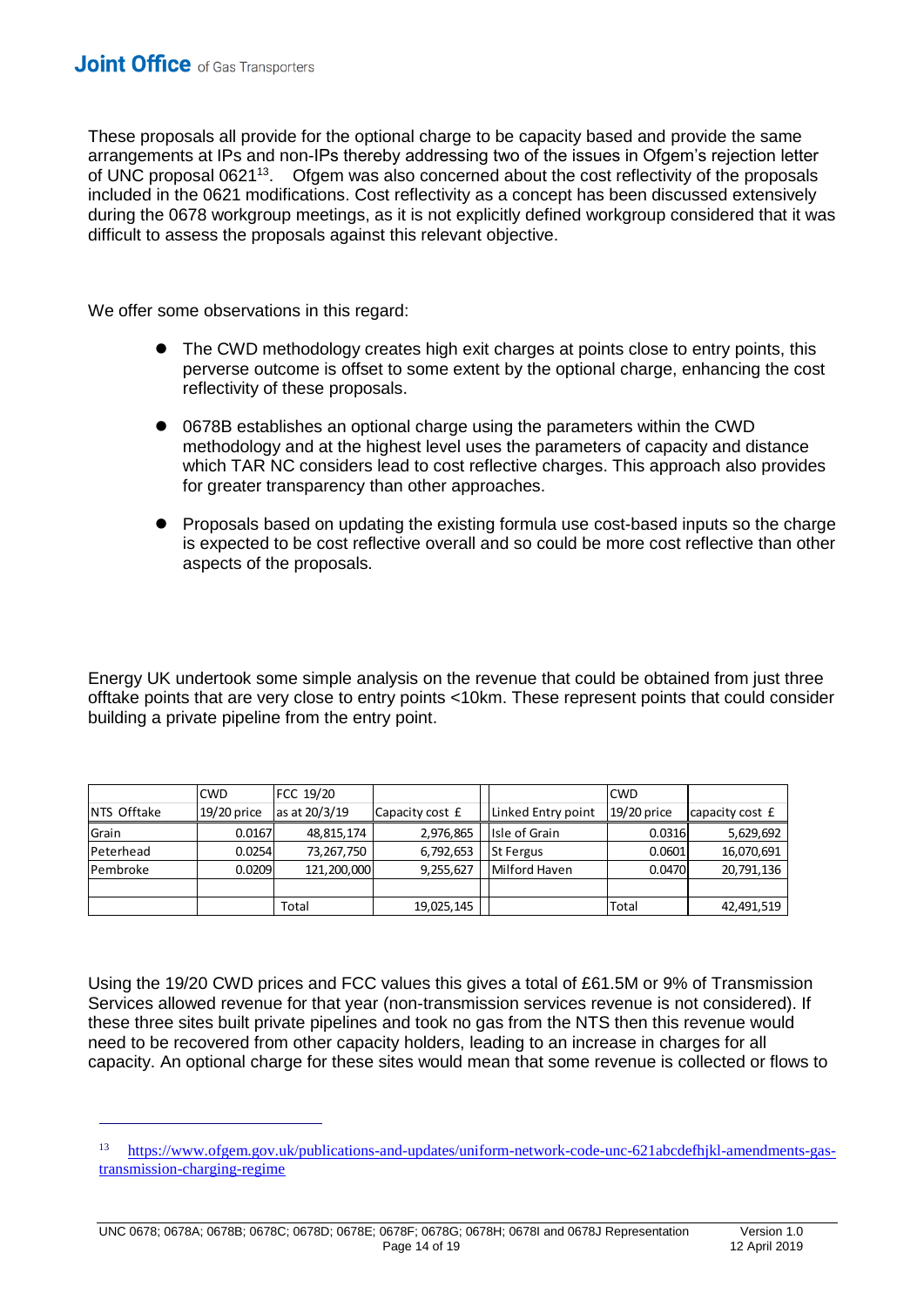$\overline{1}$ 

15

these sites rather than potentially none if private pipelines are built, this would therefore mitigate the price increase to other capacity, both entry and exit.

We note that the £61.5M figure above is not completely at odds with the values of 'under recovery' in the National Grid optional charge analysis<sup>14</sup>. We accept this is a simplistic comparison since only three sites are considered and NG's calculations include revenue from the optional charge.

However, we consider this supports an optional charge being a feature of the charging arrangements, whilst the detailed design seeks to strike a balance between the applicability of the tariff and the cost impact to other capacity holders.

Shorthaul products are mentioned in the recent ACER report<sup>15</sup> on the conditionalities in contracts for standard capacity products for firm capacity. However, the main focus seems to be on conditionalities where a product is interruptible rather than firm because of network conditions. In this regard ACER is concerned about the completion of the entry-exit system, access to trading hubs and impact on liquidity. There does not seem to be any specific commentary on a conditional product being offered to reduce the incentive to avoid bypass of the transmission system and the associated loss of revenue if a bypass pipeline were built.

In GB, sites that utilise the shorthaul tariff are connected to the transmission system and so are part of the entry exit system, they do have access to the NBP, and the NBP market is liquid so the shorthaul tariff has limited, if any, impact on this. Also, the Bacton ASEP and IP exit point benefit from the shorthaul arrangements, supporting cross border trade. It is therefore hard to draw any conclusions from the ACER report that apply to GB as these mostly relate to investment and a CBA to remove conditionalities. In the GB context the CBA would need to consider the cost to other parties if bypass pipelines were built and transmission revenue recovered from a smaller capacity / demand base.

As a final point Energy UK has been advised that several generators are now working on private pipeline alternatives to NTS supply.

#### **5. Do you consider the proposals to be compliant with relevant legally binding decisions of the European Commission and/or the Agency for the Co-Operation of Energy Regulators?**

Compliance assessments are included for each proposal, each proposer considers its proposal to be compliant. These issues are considered at length in the workgroup report which also notes that

<sup>14</sup> [https://gasgov-mst-files.s3.eu-west-1.amazonaws.com/s3fs-public/ggf/book/2019-](https://gasgov-mst-files.s3.eu-west-1.amazonaws.com/s3fs-public/ggf/book/2019-04/Optional%20Charge%20Analysis%20%28National%20Grid%29%20v1.3.pdf) [04/Optional%20Charge%20Analysis%20%28National%20Grid%29%20v1.3.pdf](https://gasgov-mst-files.s3.eu-west-1.amazonaws.com/s3fs-public/ggf/book/2019-04/Optional%20Charge%20Analysis%20%28National%20Grid%29%20v1.3.pdf)

[https://www.acer.europa.eu/Official\\_documents/Acts\\_of\\_the\\_Agency/Publication/ACER%20Report%20on%20the%](https://www.acer.europa.eu/Official_documents/Acts_of_the_Agency/Publication/ACER%20Report%20on%20the%20conditionalities%20stipulated%20in%20contracts%20for%20standard%20capacity%20products%20for%20firm%20capacity.pdf) [20conditionalities%20stipulated%20in%20contracts%20for%20standard%20capacity%20products%20for%20firm%](https://www.acer.europa.eu/Official_documents/Acts_of_the_Agency/Publication/ACER%20Report%20on%20the%20conditionalities%20stipulated%20in%20contracts%20for%20standard%20capacity%20products%20for%20firm%20capacity.pdf) [20capacity.pdf](https://www.acer.europa.eu/Official_documents/Acts_of_the_Agency/Publication/ACER%20Report%20on%20the%20conditionalities%20stipulated%20in%20contracts%20for%20standard%20capacity%20products%20for%20firm%20capacity.pdf)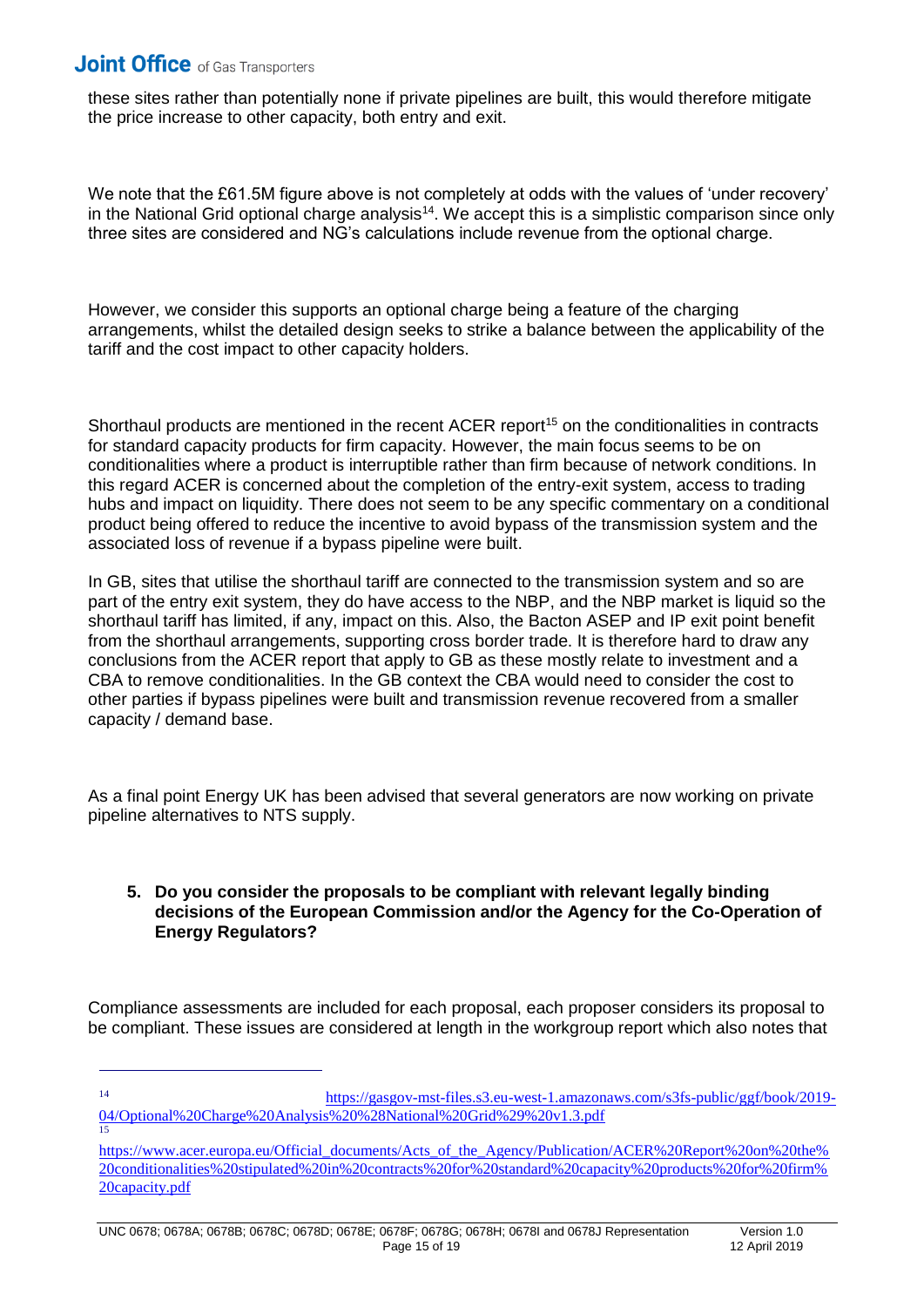compliance is ultimately for judges or the CMA to decide. Ofgem will need to seek its own legal view on compliance whilst noting legal views on certain topics have already been shared with the industry which do not agree on specific issues.

Notwithstanding this there are some areas that Energy UK considers may not be fully compliant, these include:

Article 7 requires users to be able to reproduce the calculation of reference prices and their accurate forecast.

Some Energy UK members have found that the values that inform the derivation of the FCC values do not correspond with data published by National Grid and accessed via data explorer. Such discrepancies are a concern, the input data and model require audit and validation prior to charge setting.

The 'updated forecast' used in the derivation of FCC values is not publicly available. Whilst National Grid has published current values, values are likely to change year on year as the 'updated forecast' evolves. There is no understanding or transparency about this process, which means there is no confidence in future years FCC values, which limits users ability to forecast charges accurately.

Users ability to forecast charges accurately may also be compromised by a potential flaw in the methodology that uses the 'maximum of' a number of parameters. Unfortunately, with the methodology being produces so late in the process there was limited time to assess alternative approaches and sensitivities.

Some proposals that allow for implementation on a date other than 1 October may lead to noncompliance if Ofgem determined the effective date should be a date mid way through the gas year. This is because of the way in which TAR and CAM work together. CAM article 9 defines standard capacity products, with the yearly product starting on 1 Oct. TAR Articles 12.3, 29, 32 require reserve prices to be published 30 days before the yearly capacity auction and to be binding for the gas year. For more detail see SSE QC legal advice as referenced in (2) above.

**6. It is proposed that National Grid Gas may review or update the Forecasted Contracted Capacity (FCC) Methodology following consultation with stakeholders, unless Ofgem (upon application by any Shipper or Distribution Network Operator) directs that the change is not made as per its powers under Standard Special Condition A11(18) of National Grid's Licence. Do you believe that this governance framework is fit for purpose? Please provide reasons for your answer.**

Energy UK notes that proposals 0678B and 0678C provide for the FCC methodology to be included within the UNC and hence subject to UNC governance which provides for stakeholders to raise proposals for change with defined, transparent and well understood processes for managing that change. Other proposals lack a clear mandate for a review by National Grid or a review being instigated by other parties, this is a concern.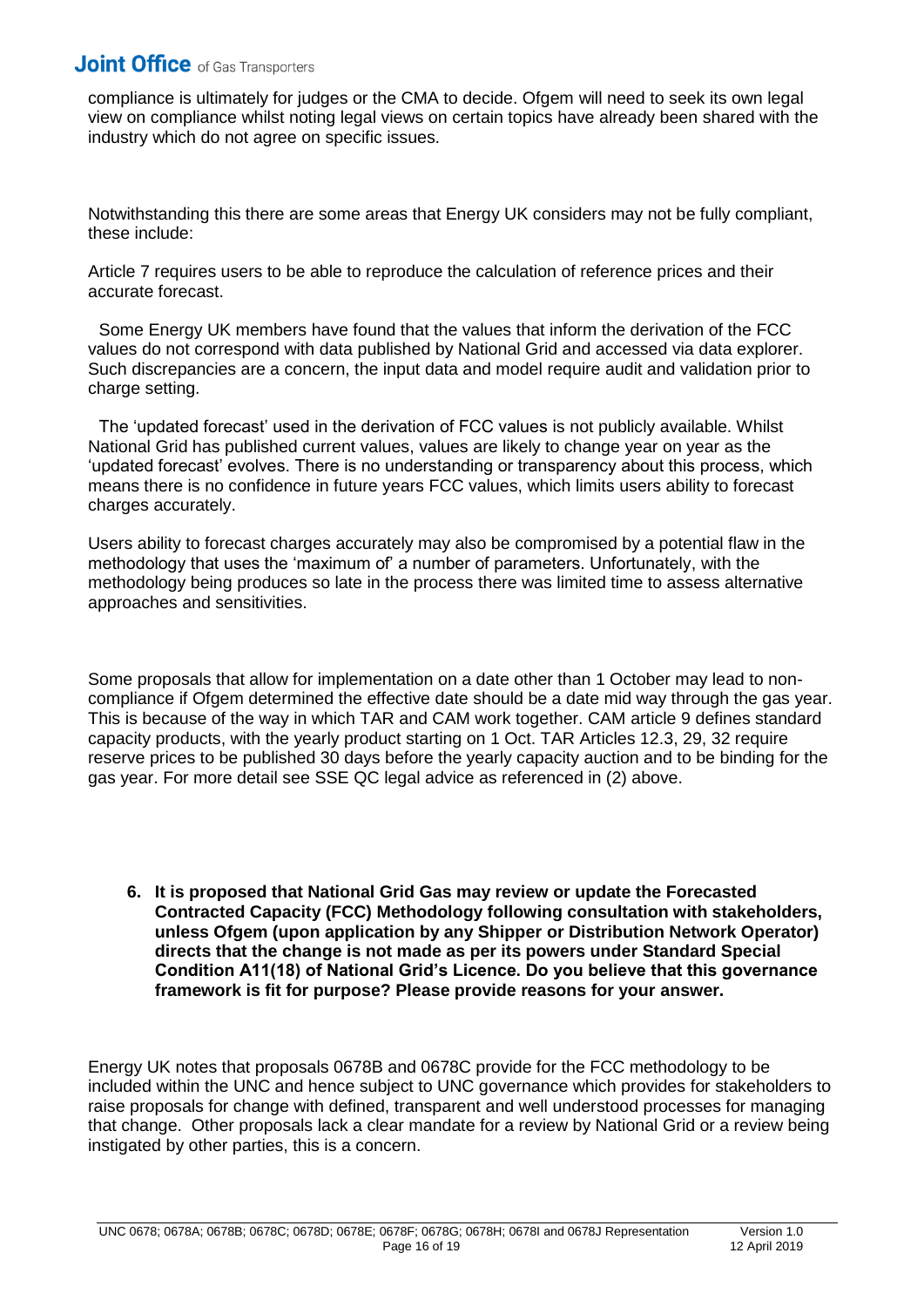The FCC methodology is a key part of the overall charging arrangements in that it determines a set of data inputs to the reference price methodology. The charging arrangements were included in the UNC as part of a code governance review several years ago and so it seems appropriate to include this methodology within the code too.

Energy UK has long supported the inclusion of other methodology statements relating to capacity release and substitution to be included in the UNC to provide better governance of these statements but that is yet to happen. This leaves parties having to convince National Grid to progress a change, which it may or may not do, or raise a UNC modification proposal on a specific aspect of those statements as is the case with current UNC proposals 0667, 0671.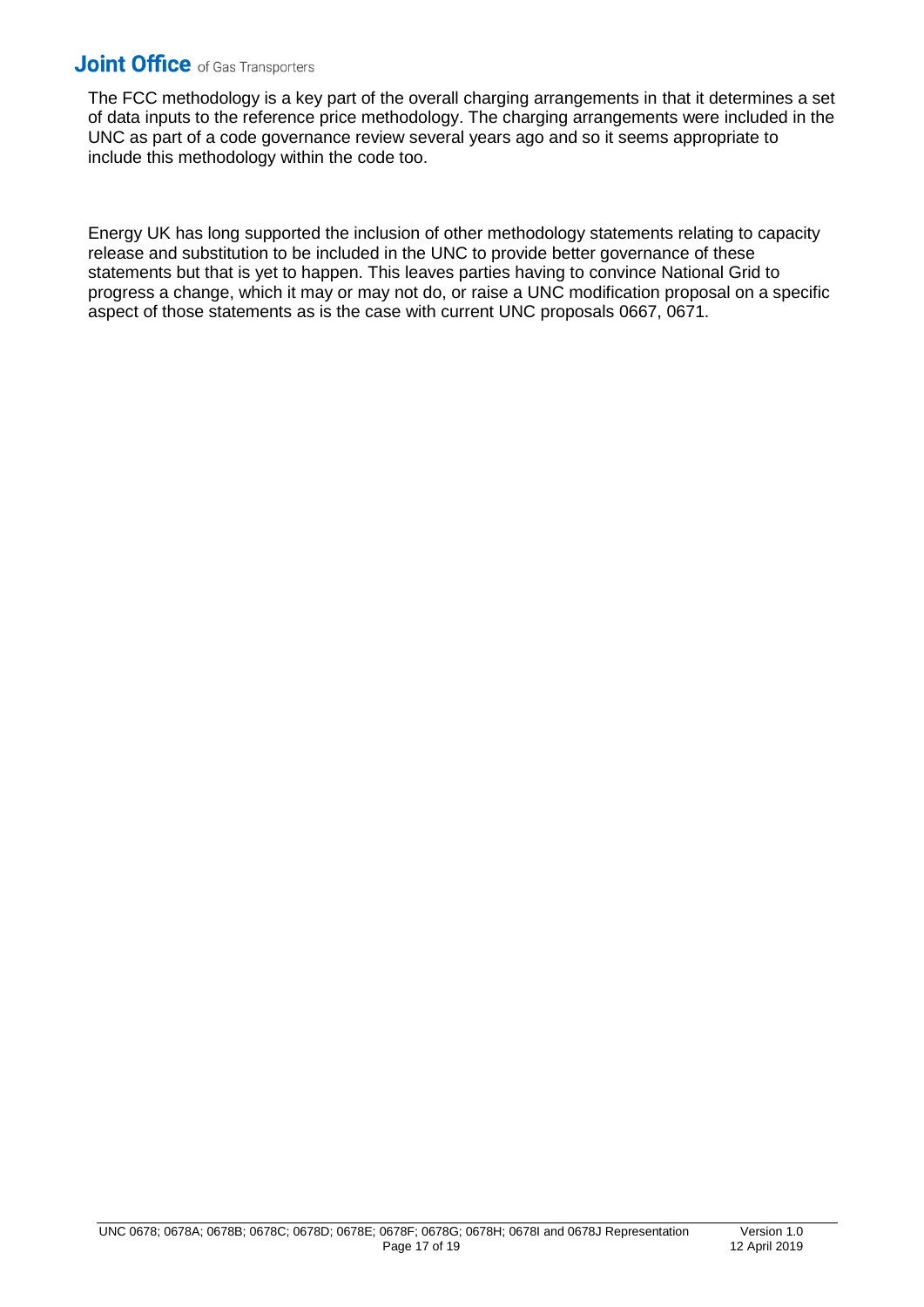### **Appendix 1**

### **Copy of observations on the FCC methodology and values submitted to the Joint Office by Energy UK on 21 March 2019.**

### Methodology

- 1. Methodology document needs to include aggregate or sum of in every section for clarity. Else divide by number of days makes no sense.
- 2. It is not clear if future annual bookings are considered?
- 3. Justification of selection of parameters as per TAR NC article 26 1 (a) i, is absent
- 4. There is no justification provided for a different approach for GDN offtakes Y-1 vs Y -2 at all other offtakes, this allows adjustments up/down to be reflected more rapidly in GDN values than for other sites
- 5. Why are PARCA reservations / bookings are not incorporated into the GDN FCC values
- 6. The use of Y-1 seems to implicitly assume no short-term bookings by GDNs can this be demonstrated / guaranteed. Does UNC prevent DN Users from making short term bookings?
- 7. Updated Forecast appears to be a defined term, is it defined in the new legal text, it is not in the current UNC defined terms listings?
- 8. Does the Updated Forecast relate to a particular scenario?
- 9. Is it a peak day forecast?
- 10. The GTYS charts and data SS does not contain data at the granularity required for FCC.
- 11. How are site specific values determined?
- 12. What values are used for new sites, without a PARCA reservation?
- 13. Exceptions in Chapter 4: a means to deal with difficult issues but does not seem to have been applied to FCC in ss NG specifically says it is not using exceptions, but will do later for actual charges – presumably in some unpredictable random way

### Values

 $\overline{1}$ 

- 1. Storage sites am interconnectors still have no forecast values which leads to a query of the forecast used
- 2. Avonmouth refill,, Deeside<sup>16</sup>, Rough injection, Glenmavis injection, Gowkhall ( Longannet), Dynevor refill, Rough refill, have FCC values for all 6 years from flows or bookings in 2017/18, but are closed – surely this should be covered by exception rule?
- 3. Bacton GDN it is not clear if the FCC includes the PARCA capacity from 1/3/21 , FCC falls then is flat
- 4. Ipsden and Ipsden 2 have PARCA bookings from 1/2/19 but the FCC values are below these
- 5. Keadby blackstart has 0 forecast values until 2022 then sizeble values appear?
- 6. Mappowder 19/20 FCC is below PARCA quantity
- 7. Peterborough EYE (TEE) and Silk Willoughby not clear that PARCA bookings from 1/3/21 are included in FCC values which are flat at the booked level of 17/18
- 8. Peterhead has no forecast from 2022, so is assumed to close ?

<sup>16</sup> <http://www.tritonpower.co.uk/deeside>